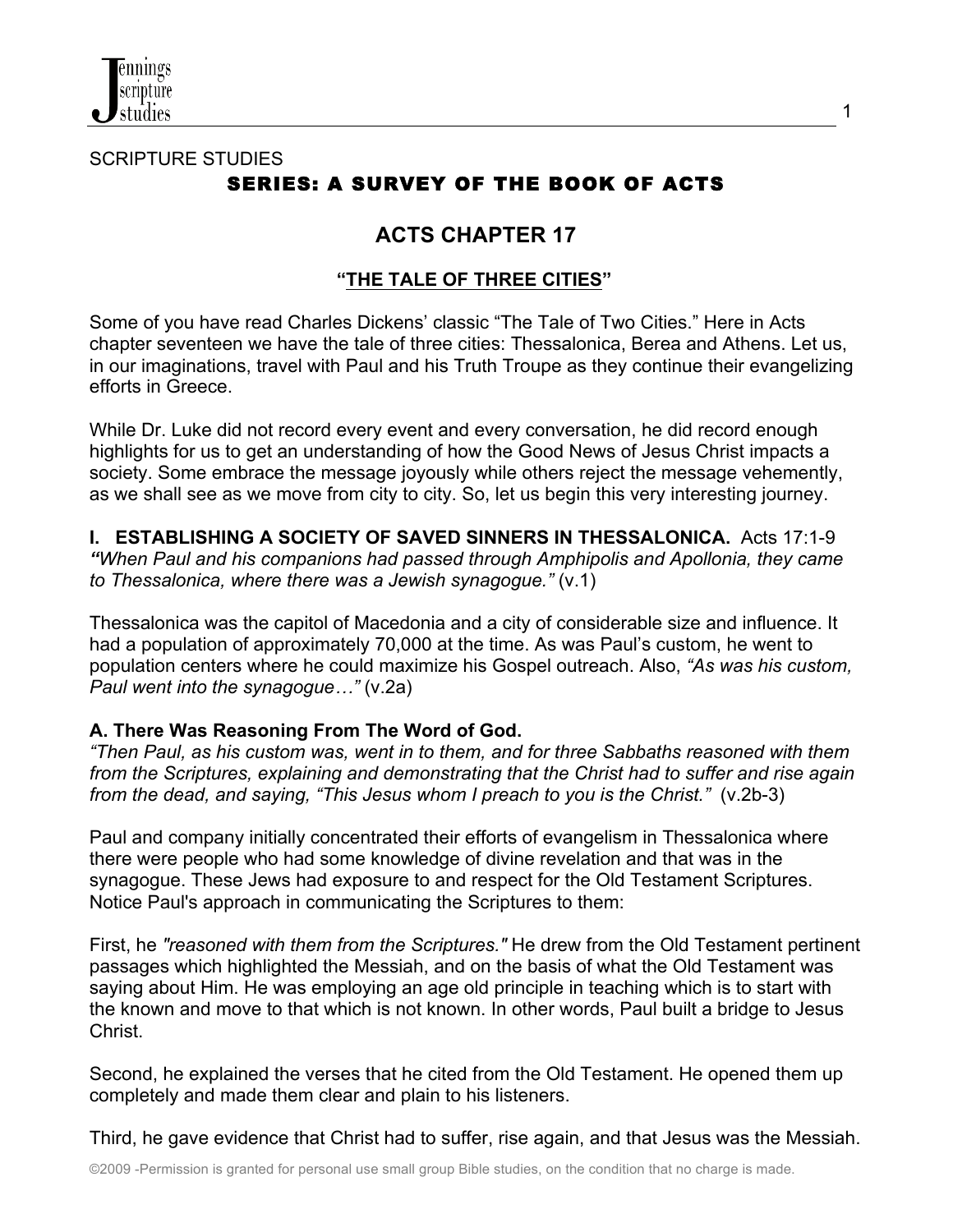These Jews believed in a coming Messiah but they saw Him only as an earthly king. Paul sought to convince them that, according to the Scriptures, Christ must suffer and die and be raised from the dead. Paul ended his message by affirming that this Jesus whom he preached was indeed their Messiah for whom they were looking.

What Paul did is precisely what missionaries to Jews, or to anyone else for that matter, does today. The same pattern is followed: preaching the Word, explaining the Word and presenting the Gospel.

### **B. There Was Receptivity of The Word of God.**

*"And some of them were persuaded; and a great multitude of the devout Greeks, and not a few of the leading women, joined Paul and Silas."* (v.4)

Notice in verse four the phrase "*devout Greeks*." These were religious people both men and women. The phrase "*leading women"* is referring to leaders in business and industry. Later on Paul writes to these believers. Here is part of that letter:

*"For our gospel did not come to you in word only, but also in power, and in the Holy Spirit and in much assurance, as you know what kind of men we were among you for your sake. And you became followers of us and of the Lord, having received the word in much affliction, with joy of the Holy Spirit, so that you became examples to all in Macedonia and Achaia who believe."* (I Thess. 1:5-7)

In spite of opposition in Thessalonica a church was planted that grew and impacted all of Macedonia and Greece! It has been said that "The doors of opportunity swing on the hinges of opposition." We see the door of opportunity swinging wide open in Thessalonica in spite of the opposition. The beginning of the ministry there was inauspicious and reminds us that we are not to *"despise the day of small things."* (Zech. 4:10) Truly, "Little is much if God is in it."

### **C. There Was Reaction to The Word of God.**

*"But the Jews who were not persuaded, becoming envious, took some of the evil men from the marketplace, and gathering a mob, set all the city in an uproar and attacked the house of Jason, and sought to bring them out to the people. But when they did not find them, they dragged Jason and some brethren to the rulers of the city, crying out, "These who have turned the world upside down have come here too. Jason has harbored them, and these are all acting contrary to the decrees of Caesar, saying there is another king—Jesus." And they troubled the crowd and the rulers of the city when they heard these things. So when they had taken security from Jason and the rest, they let them go."* (vs.5-9)

One of the converts of the ministry of Paul was the man named Jason. Apparently his home had become a kind of base of operations for the newly formed church. Perhaps that is where Paul and his team were staying while they were in Thessalonica.

When the mob could not find Paul and his fellow missionaries, they dragged Jason and some of the other converts before the authorities. The charge brought against Paul and his fellow workers, and secondarily, against Jason for harboring them, was not only that they were upsetting the world, but that they claimed that Jesus and not Caesar was king.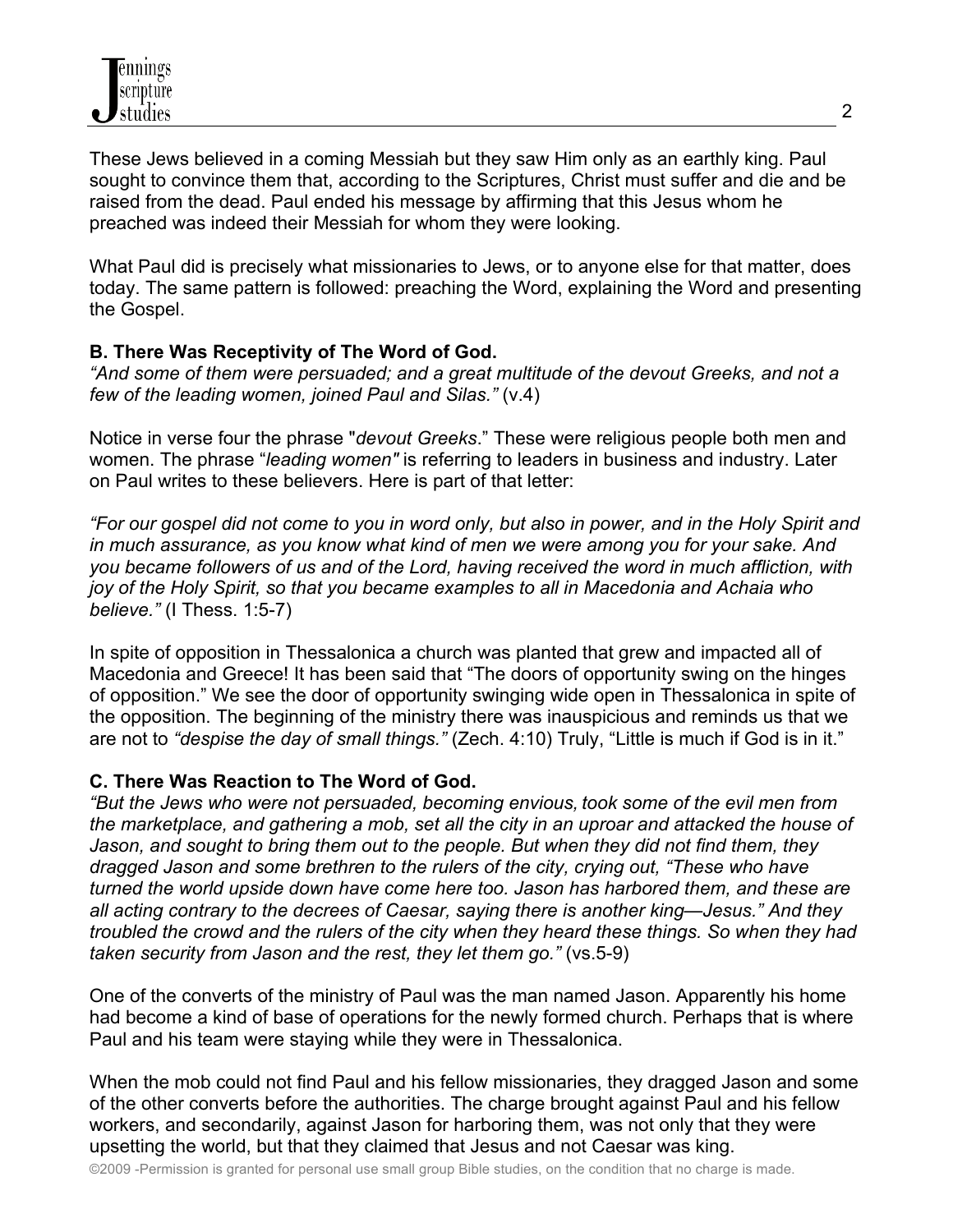Regarding another king, Warren Wiersbe remarks that, "The Greek word translated "another" means "another of a different kind," that is, a king unlike Caesar. When you read Paul's two Thessalonian letters, you see the strong emphasis he gave in Thessalonica on the kingship of Christ and the promise of His return. Of course, our Lord's kingdom is neither political nor "of this world" (John 18:36-37), but we cannot expect unsaved pagans to understand this. The kingship of Jesus Christ is unlike that of the rulers of this world. He conquers with ambassadors, not armies; and His weapons are truth and love. He brings men peace by upsetting the peace and turning things upside down! He conquers through His cross where He died for a world of lost sinners. He even died for His enemies!"(Bible Exposition Commentary)

The authorities could do nothing but take a security bond from Jason, making him responsible for the missionaries' future actions in that city. Then Paul and Silas were secretly sent out of town and on their way.

Before we leave the city of Thessalonica, I want you to notice that a tribute in disguise was paid to the servants of God in verse six: *"These that have turned the world upside down have come here also.*" That is a great commendation! It is often the impression today that the preaching of the Word of God is not supposed to disturb the status quo. It is also often the impression that the preacher is supposed to be a namby-pamby sort of fellow and blend in with every-one, siding with the existing political system.

But Christianity is revolutionary. The world today needs turning upside down, or rather, right side up! But this revolution must take place in individual hearts first. We will have a changed world when we have changed people. We will have a better world when we have better people in it! When Jesus Christ comes into a life, He does not just rearrange it, He makes it new! *"Old things are passed away, and behold, all things are become new."* (II Cor. 5:17)

A man bought a painting and tried to fit it into his room. He hung it here, there and everywhere but it did not fit anywhere. He finally called the painter who came to his home, looked about and said, "You can't fit the picture to the room. You must fit the room to the picture."

You cannot take Jesus Christ into your life with all of its clutter and sin and fit Him into your sinful lifestyle. You cannot just rearrange the furniture. There are some furnishings in your life that will have to be tossed on the garbage dump when Jesus Christ moves in!

**II. EXHORTING A SYNAGOGUE OF SCRIPTURE SEARCHERS IN BEREA.** 17:10-14 *"Then the brethren immediately sent Paul and Silas away by night to Berea. When they arrived, they went into the synagogue of the Jews. These were more fair-minded than those in Thessalonica, in that they received the word with all readiness, and searched the Scriptures daily to find out whether these things were so. Therefore many of them believed, and also not a few of the Greeks, prominent women as well as men. But when the Jews from Thessalonica learned that the word of God was preached by Paul at Berea, they came there also and stirred up the crowds."* (17:10-13)

Paul & Co. are on the move again. Sixty miles away was Berea and the Holy Spirit directed them to go there.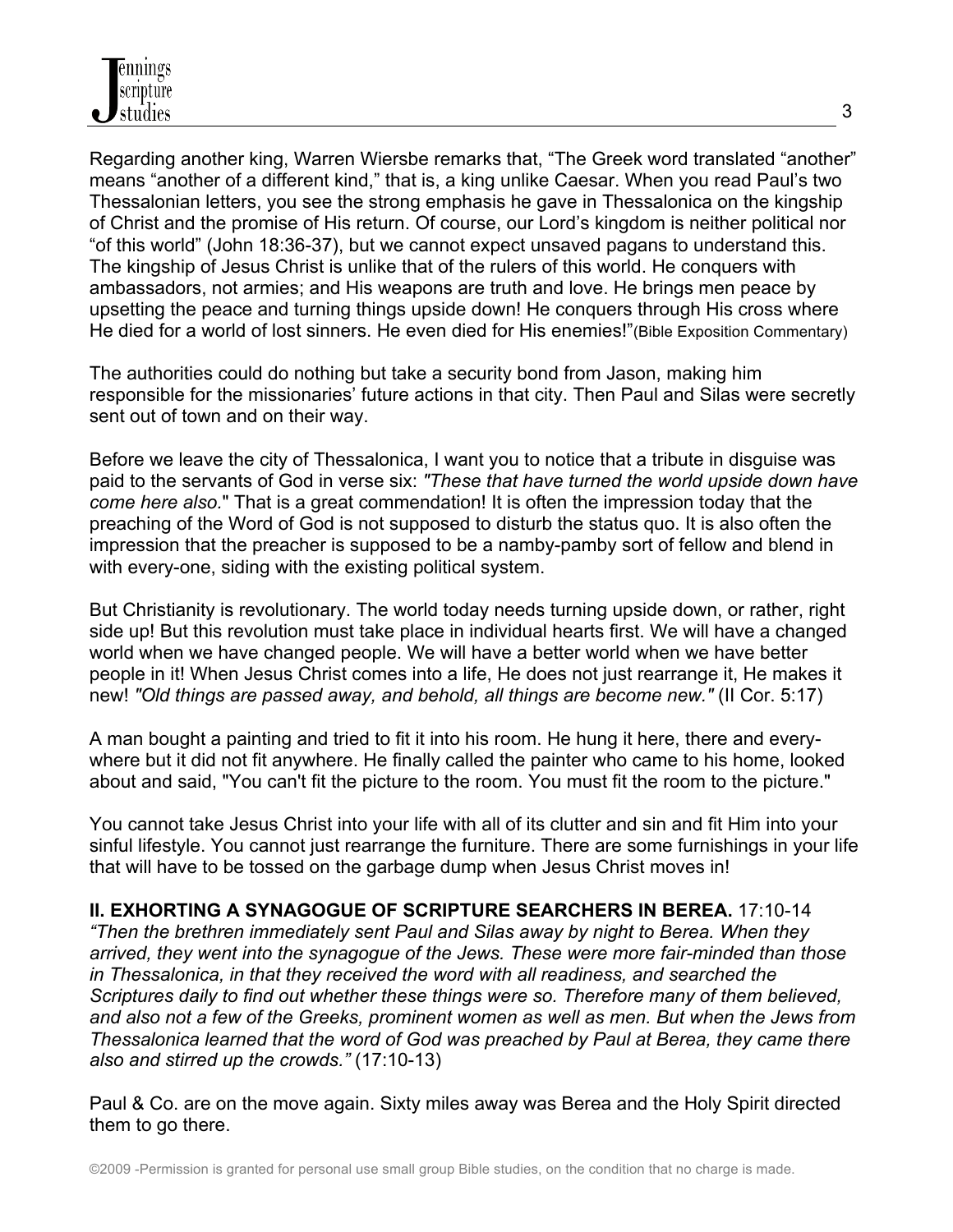### **A. The Commendation Of The Bereans**.

*"These were more fair-minded than those in Thessalonica, in that they received the word with all readiness…."* (v.11a)

It must have been a refreshing experience for Paul to find such a company of hungry souls. They were more noble than those in Thessalonica. Their nobility is revealed in the fact that the Thessalonians had to be persuaded by argumentation while the Bereans were persuaded by independent investigation. These Bereans were apparently more teachable.

How do we respond to the proclamation of God's Word? Do we respond by saying, "That's just your opinion!" Or do we carry our Bibles and open them when the preacher is preaching or the teacher is teaching, comparing Scripture with Scripture?

#### **B. The Concentration of The Bereans.**

*"….and searched the Scriptures daily to find out whether these things were so."* (v.11b)

Notice v. 2 "*three Sabbaths"* and v.11 "*searched the Scriptures daily."* When the Bible becomes a seven-day-a-week book and not just a one-day-a-week book we will see the mercy drops become showers of blessings!

I have said it repeatedly throughout my pulpit ministry: "Concentration leads to consecration!" When people seriously concentrate upon what God is saying in His Word, lives will be transformed. The hearers in Berea were seven-day-a-week Scripture searchers. They did not believe Paul's message until they had confirmed it by searching the Scriptures to see if what he said was true. No wonder the Bereans stand out so admirably even to this day.

### **C. The Conversion of The Bereans.**

*"Therefore many of them believed, and also not a few of the Greeks, prominent women as well as men. But when the Jews from Thessalonica learned that the word of God was preached by Paul at Berea, they came there also and stirred up the crowds."* (v.12-13)

There were two types of responses by the hearers in Berea: some received the Word of God and some rebelled against it.

### *Some received the message*.

Compare this with the people in Thessalonica in verse four: *"Some of them believed."* Concerning those in Berea we read in verse 12, *"many of them believed." "Some"* in Thessalonica -- *"many"* in Berea. We have Thessalonian type believers in every church as well as Berean type believers. Which type are you?

In a recent poll it was revealed that three-fourths of adult Americans said they believe the Bible to be God's Word, however, only 53% of them could identify the four Gospels! People in America may be carrying the Bible, but, evidently, they are not caring about the Bible enough to daily search it.

Christian women had gathered in a home for Bible study. The leader, much to her dismay, discovered, when she arrived at the Bible Study, that she had forgotten her Bible. When she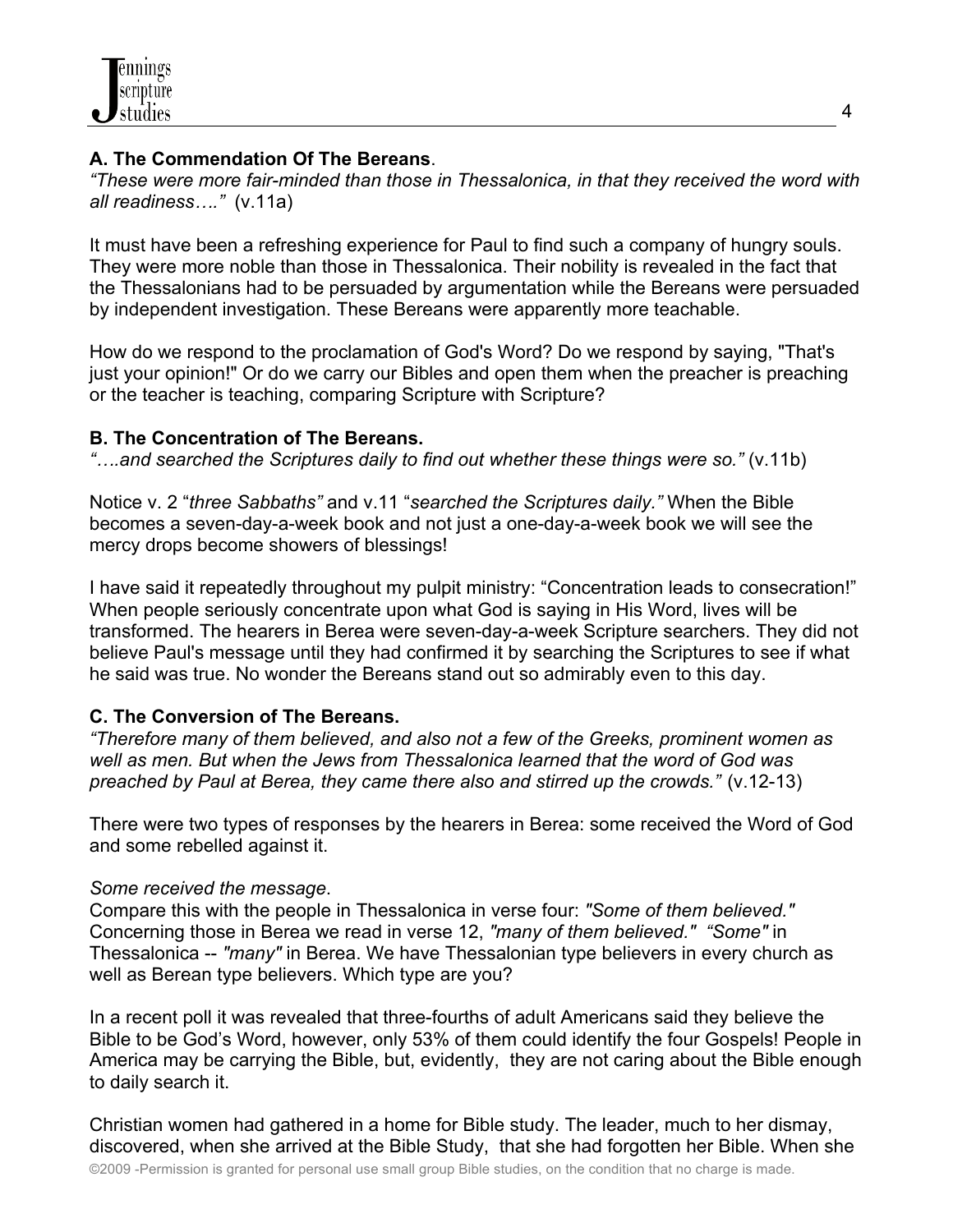

arrived at the home in which the Bible study was to be conducted, she asked the hostess if she could borrow hers. The hostess looked where she usually kept it, but it wasn't there! She searched for it everywhere but still couldn't find it. She was thinking, "What will those ladies think of me?" Running downstairs, she said to the newly employed cleaning woman, "Pearl, have you seen my Bible?" The maid replied, "Praise the Lord!" The lady of the house said, "What do you mean, Pearl?" Beaming with joy the maid said, "The first thing I do when I go to work at a new place is hide the Bible if they have one." The employer asked the maid, "Why do you do that?" Pearl replied, "Just to find out how long it takes for people to miss it! I put yours in the linen closet under the sheets! I'm glad you missed it!"

Do you know where your Bible is? How long has it been since you read an entire chapter at one sitting? The poet Amos Wells addressed the following poem to casual Bible readers:

> *"You who like to play at Bible, Dip and dabble here and there, Just before you kneel all weary, And yawn through a hurried prayer; You treat the Crown of Writings As you treat no other book; Just a paragraph disjointed, Just a quick and careless look; Try a worthier procedure, Try a broad and steady view, And your soul it will enrapture When you read the Bible through."*

The Word of God is like a deep mine, with jewels rich and rare hidden in its mighty depths for every searcher there. Let's be Berean Christians!

#### *Some rebelled against the message.*

I like the KJV description of the trouble-makers in Thessalonica: "*lewd fellows of the baser sort."* (17:5) These were the fellows who followed Paul and friends from Thessalonica to Berea and stirred up trouble. We read, *"But when the Jews from Thessalonica learned that the word of God was preached by Paul at Berea, they came there also and stirred up the crowds. Then immediately the brethren sent Paul away, to go to the sea; but both Silas and Timothy remained there."* (vs.13-14)

It seems that "*lewd fellows of the baser sort"* did not all live in Thessalonica! Their tribe has proliferated and populated every place where the gospel has reached. I have had the privilege of preaching in most of the States in the United States and in many foreign countries and have seen the devil's minions at work everywhere God is doing His work. However, praise the Lord! Jesus is building His church and, as He said, *"The gates of Hades shall not prevail against it."* (Matt. 16:18)

We're on the winning Team! The devil is a loser! Let's keep preaching, praying and pressing ahead! That was Paul and friend's attitude for they moved on to the next city – Athens.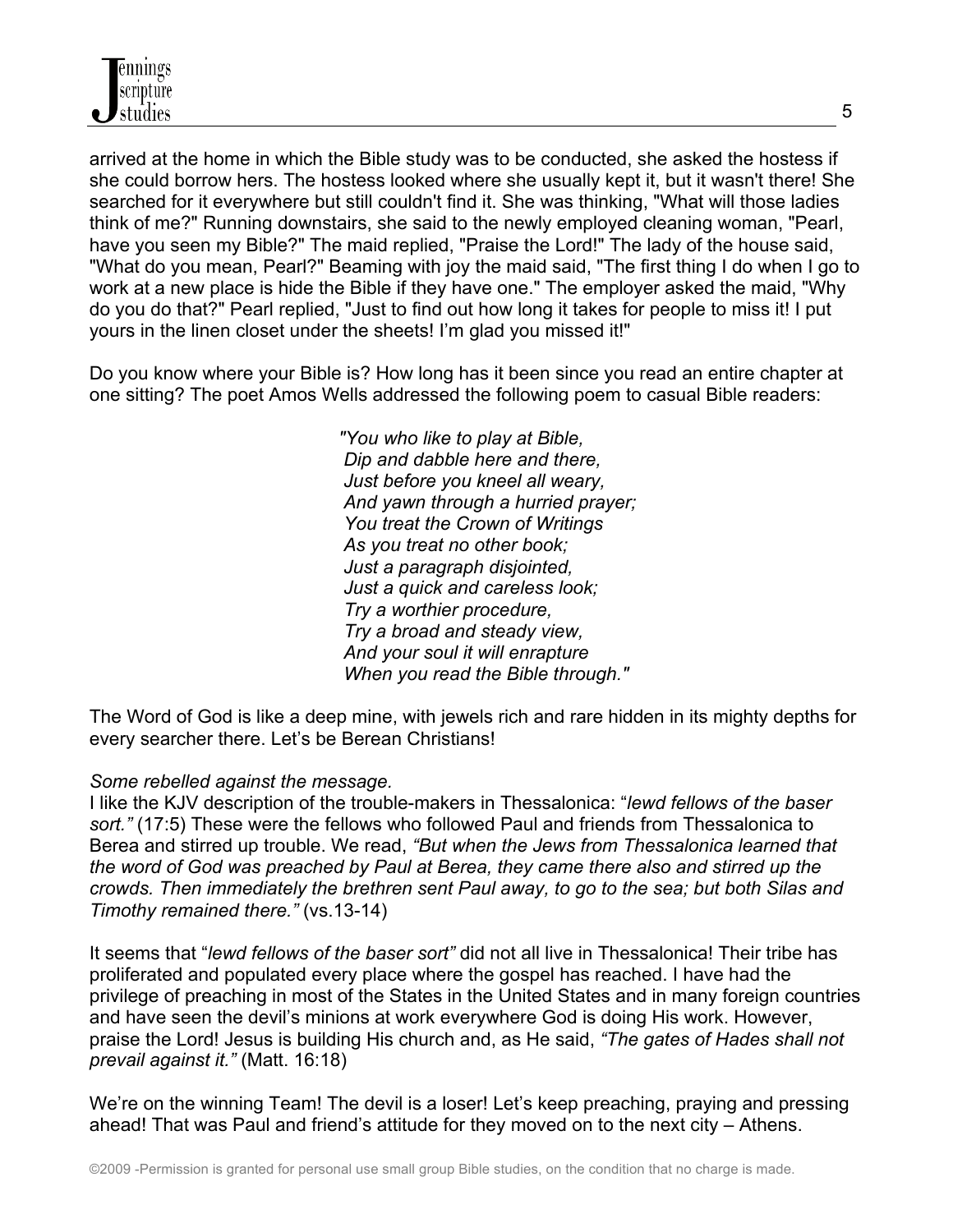## **III. EVANGELIZING A SUPERSTITIOUS, SATANIC STRONGHOLD IN ATHENS.** 17:15-34

*"So those who conducted Paul brought him to Athens…."* (v.15a) A three-hundred mile journey by ship across the Aegean Sea brought Paul to Athens. Silas and Timothy temporarily remained in Berea. However, later Paul sent for them "*and receiving a command for Silas and Timothy to come to him with all speed, they departed."* (v.15b)

## **I. PAUL'S AUDIENCE.** 17:16-21

Athens, model of Greek culture, epitome of Greek scholarship and the ultimate display of Greek philosophy was all showcased in this city. It would be logical to assume that this was a very enlightened city. However, just the opposite was true. It was decaying in an atmosphere of stygian darkness. What a setting for the *"light of the glorious gospel of Christ."* (II Cor. 4:4)

### **A. It Was an Idolatrous Audience.**

*"Now while Paul waited for them at Athens, his spirit was provoked within him when he saw that the city was given over to idols."* (v.16)

The city was filled with idols. There was a god on every street corner and upon every hilltop. Petronius, a Latin writer, said that "In Athens it was easier to find a god than a man." It has been said that there were as many as 30,000 different statues, temples, shrines and symbols of gods in the city. Temples were erected to such gods and goddesses as Athene, the Goddess of Wisdom; Demeter, the Goddess of the Earth, and Zeus, the King of Gods, etc.

It is said that in ancient Greece a plague once swept through the city of Athens. To pacify the angry deities, who were believed to be responsible, altars were erected to every god known to the Greeks. Yet the scourge continued. Finally in desperation, one more altar was built. It bore the words: TO THE UNKNOWN GOD. Whether by coincidence or because the disease had run its course, the plague subsided. Many years passed. Then one day Paul visited Athens on his second missionary journey.

What stirred Paul was not the artistic beauty of the statues, shrines, altars and temples, but what these works of art represented. The populace was worshipping everything and anything, therefore, in reality they were worshipping nothing! These idols demonstrated the depth of degeneration and degradation to which the people of Athens had gone. Is it any wonder that Paul's "*spirit was provoked within him*"? (v.16)

### **B. It Was an Intellectual Audience**.

*"Then certain Epicurean and Stoic philosophers encountered him. And some said, "What does this babbler want to say?"* (v.18)

Athens was different from any other place that Paul had visited in that it was the most culturally celebrated city in Greece. It was the center of finance, art, literature, politics and philosophy. It was the home of such men as Socrates, Plato, Epicurus, Zeno and Aristotle. In all fields of knowledge it was the most advanced. It was the university city of the world.

There were two prominent schools of philosophy with which Paul had to contend. They were the Epicureans and the Stoics.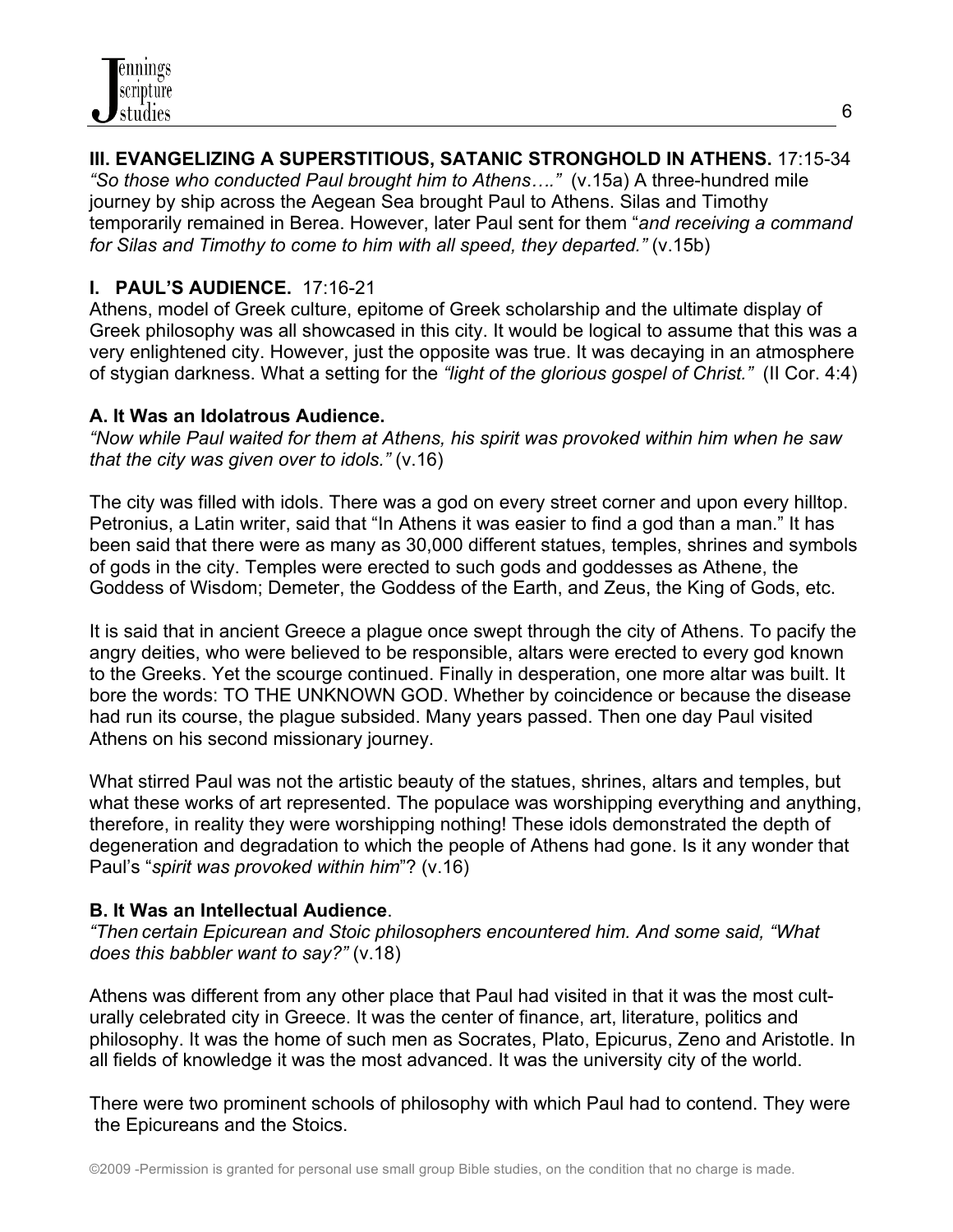#### *The Epicureans*.

These were the followers of Epicurus who taught that pleasure was the main purpose of life. They were materialists and atheists. They believed that man should free himself from all belief in gods; that the universe was created by chance and that since there was no future life, their motto was, "Let us eat and drink for tomorrow we die."

### *The Stoics.*

The Stoics were the followers of Zeno who believed that God was everything and everything was God. The universe and God were one. Actually they were pantheists. "Pan" is Latin for "all" and since God is all, all is God. These among others, were the schools of thought that comprised Paul's audience.

### **C. It Was an Ignorant Audience.**

*"As I was passing through and considering the objects of your worship, I even found an altar with this inscription: TO THE UNKNOWN GOD."* (v.23)

To say that Paul had an intellectual audience and then say that his audience was ignorant sounds like double talk. However, his audience, although intelligent about some matters, was ignorant about the most important matter with which humans are confronted. True, they were intelligent but ignorant; yes, they had wisdom and worship. However, they did not know the only true and living God or His Son Jesus Christ! They were no better off, as far as their souls salvation was concerned, than the most uncivilized heathen.

This is the same condition faced today by those who preach and teach the Gospel of the grace of God! The places of the greatest cultural and intellectual advancement are the places of the greatest ignorance of the salvation that God has provided through His Son, the Lord Jesus Christ. Most of our great American secular universities are centers of skepticism, agnosticism and atheism.

These were the people to whom Paul preached. These were learned persons who listened to a message that they had never before heard. What an opportunity Paul had and he took advantage of it masterfully.

## **II. PAUL'S ADDRESS.** 17:22-34

As he stood on Mars Hill, he observed the inscription: TO THE UNKNOWN GOD. Seizing the opportunity, he proclaimed, *"The One whom you worship without knowing, Him I proclaim to you…."* (v.22)

### **A. He Commenced With Their Concept Of God.**

Charles Haddon Spurgeon remarked about verses 22 and 23 as follows: "His beautiful address is somewhat spoiled in our version, and therefore we will a little revise it." (I pause here for this comment: Spurgeon used the King James Version of the Bible. He is known as Mr. Orthodox; as Mr. Baptist; as one of the supreme models of correct doctrine and preservers of the esteemed King James Bible. Yet, he dared to correct that version! In the eyes of some in our day that would be the anathema of anathemas!)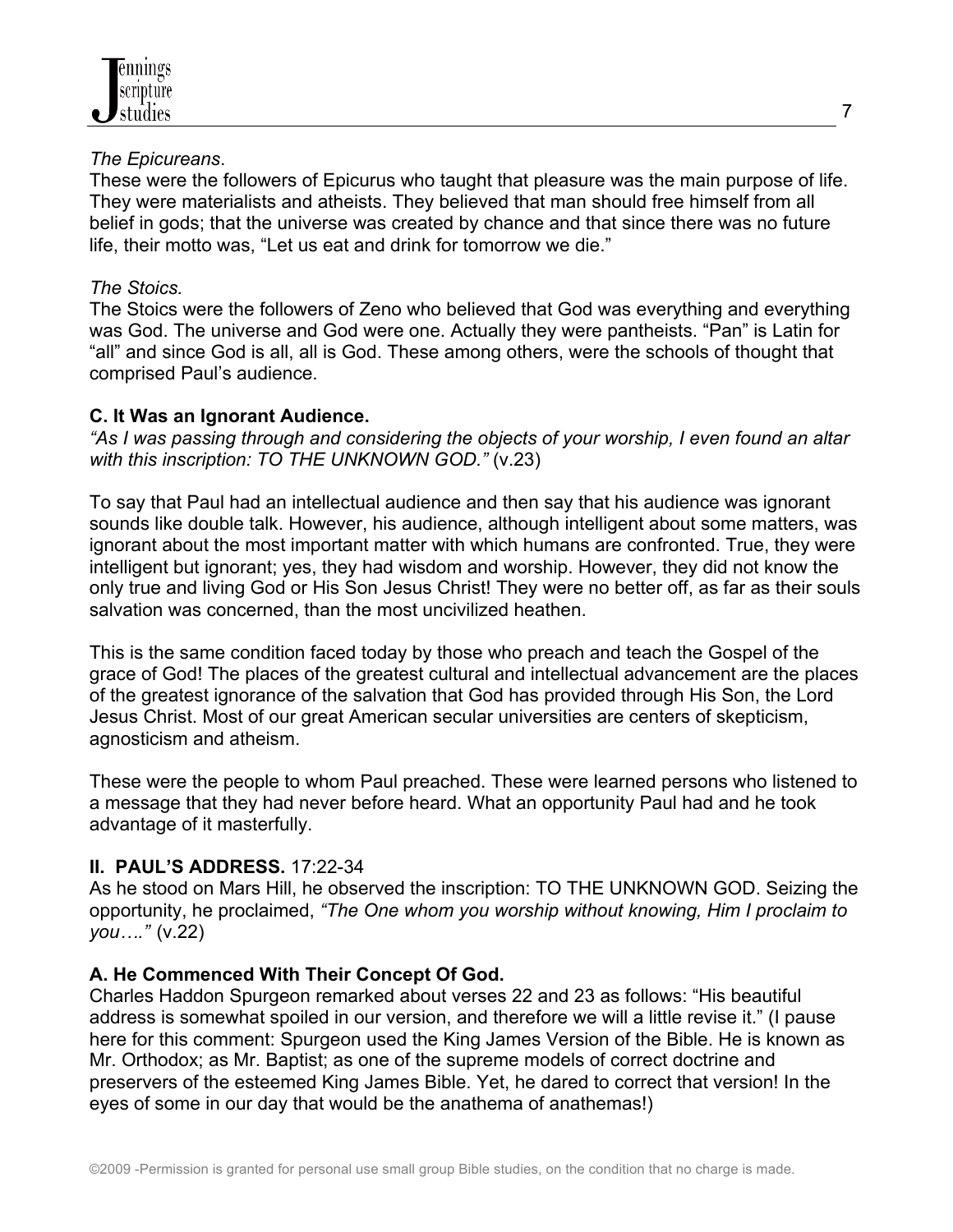

Then Spurgeon gives his translation: *"Then Paul stood in the midst of Mars' hill, and said, "Ye men of Athens, I perceive that ye are on all points very God-fearing."* (The King James Version reads, *"Then Paul stood in the midst of Mars' hill, and said, Ye men of Athens, I perceive that in all things ye are too superstitious."*) Spurgeon continues with verse 23 as follows: *"For as I passed by, and beheld your sacred things, I found an altar with this inscription, TO AN UNKNOWN GOD. What, therefore, without knowing it, ye worship, that I announce to you."* (The King James Version reads: *"For as I passed by, and beheld your devotions, I found an altar with this inscription, TO THE UNKNOWN GOD. Whom therefore ye ignorantly worship, him declare I unto you."*) Spurgeon's remarks on this passage of Scripture are from Spurgeon's Devotional Bible, Baker Book House, 1974; November 6, morning.

From all of this we must come away with admiration for Paul's tactful and courteous approach in addressing such an audience. He did not chastise his listeners but began by referencing their devotedness in erecting an altar to a god whom they did not know. This is a classic segue going from what they admittedly did not know to informing them about the One of whom they were ignorant.

#### *B. He Continued With The Characterization of God*. (vs.24-29)

*"God, who made the world and everything in it, since He is Lord of heaven and earth, does not dwell in temples made with hands. Nor is He worshiped with men's hands, as though He needed anything, since He gives to all life, breath, and all things. And He has made from one blood every nation of men to dwell on all the face of the earth, and has determined their preappointed times and the boundaries of their dwellings, so that they should seek the Lord, in the hope that they might grope for Him and find Him, though He is not far from each one of us; for in Him we live and move and have our being, as also some of your own poets have said, 'For we are also His offspring.' Therefore, since we are the offspring of God, we ought not to think that the Divine Nature is like gold or silver or stone, something shaped by art and man's devising."*

Paul gave the Greeks an excellent short course in Theology::

- He is the Creator of the universe, v.24
- He is Lord of the universe and controls it, y.24
- He does not dwell in an idol or temple, v.24
- He is the Author of all life, v.25
- He is the Sovereign Ruler in the affairs of mankind, v.26
- He is not unapproachable but is near to all, v.27
- He is not an inanimate object but a living Being, v.29
- He commands all to repent, v.30
- He has ordained One by Whom He will judge the world of mankind, v.31
- He has raised that One from the dead, v.31

The word "theology" is from two Greek words: the word "theos" meaning "God" and the word "logos" meaning "word." Theology literally means "the word about God" or "the study of God." Paul's classic sermon at Areopagus (Mars Hill), was a masterful Theology 101 Course! The preaching of God is basic to and preparatory to presenting the Gospel.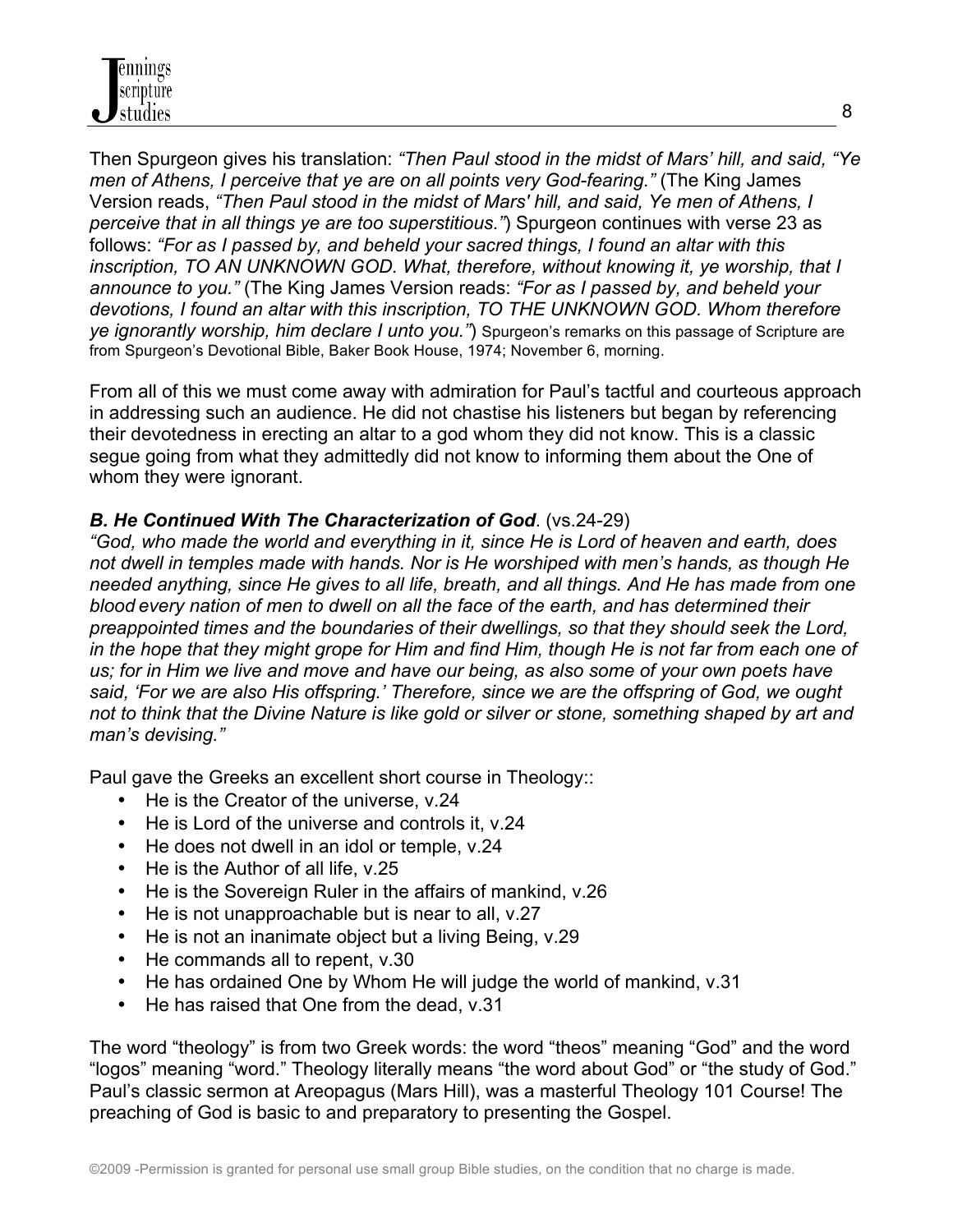

Just to say that "God loves you and has a great plan for your life" leaves unaddressed the identity and nature of God. The person to whom we make that statement may not have any more knowledge of the true and living God than the Greeks on Mars Hill had. Who is the God that you say "loves me and has a great plan for my life?" Where is He? Why do I need Him? What plan does He have for my life? To the average person in America the concept of "God" is veiled in mystery. He is just about as "unknown" in the  $21<sup>st</sup>$  century as He was in the  $1<sup>st</sup>$ century in Athens! We who propagate God-truth should follow preacher Paul's example and lay a biblical foundation for the presentation of the Good News. If one does not know the basics about God, that one will not understand why the Gospel is Good News.

### **III. PAUL'S APPEAL.** 17:30-31

*"Truly, these times of ignorance God overlooked, but now commands all men everywhere to repent, because He has appointed a day on which He will judge the world in righteousness by the Man whom He has ordained. He has given assurance of this to all by raising Him from the dead."*

These people had gathered to hear something new and different, and they heard the most different message they had ever heard in their lives! It was a message confronting the listeners with truth about the living God and appealing to them to respond positively to Him.

### **A. Paul Appealed To Them To Recognize The God Whom He Had Preached.**

The first response of an enlightened mind is to acknowledge that there is a God and to Him we are accountable. Paul made known the UNKNOWN GOD to them and then extolled His attributes, thereby giving them information about God that they had not previously possessed. Consequently, they are now responsible to act upon that information.

### **B. Paul Appealed To Them To Repent of Their State as Sinners Against God.**

God *"commands all men everywhere to repent."* (Verse 30) Paul appealed to the Athenians to repent of their idolatries, turn from their idols, and worship the one, only, living and true God. Repentance means not only sorrow for sin but a turning. Repentance is a change of mind toward God with a corresponding change of direction of life. Paul reminded the believers in Thessalonica *"how you turned to God from idols to serve the living and true God."* (I Thess.1:9) That is repentance!

Three of the major issues concerning repentance that must be brought to bear upon the consciences of sinners to bring them to the point of repentance are:

*First*, Sinners must be made aware of the God against Whom they have sinned. They have sinned against the God Who is good! Paul asked the readers of his Roman Epistle, *"Do you despise the riches of His goodness, forbearance, and longsuffering, not knowing that the goodness of God leads you to repentance?"* (Rom.2:4)

*Second,* a Bible based knowledge of God, produces godly fear. Of unrepentant sinners Paul writes, *"There is no fear of God before their eyes."* (Rom.3:18)

*Third,* there will be no repentance unless and until the Holy Spirit brings conviction. *"He will*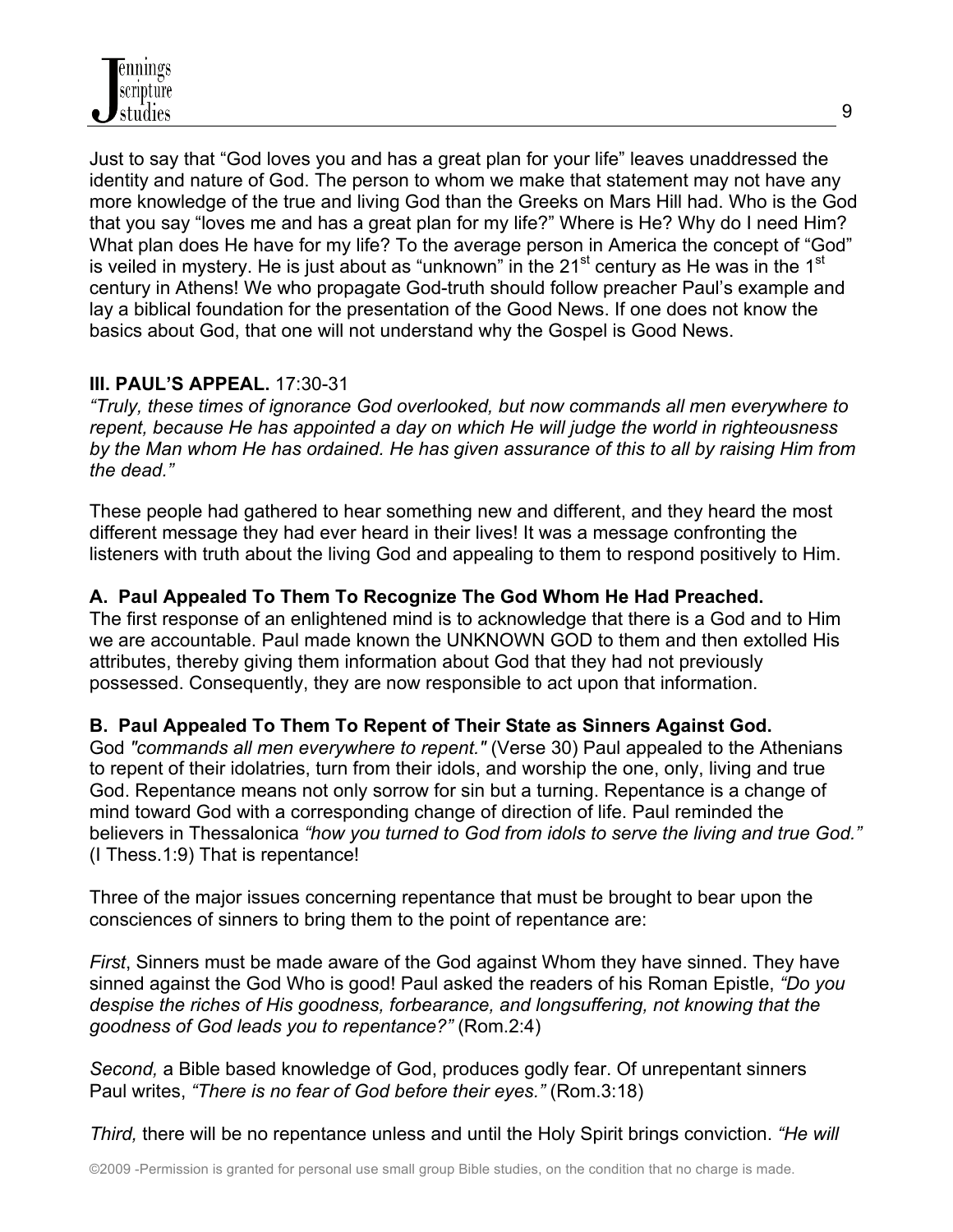*convict the world of sin, and of righteousness, and of judgment: of sin, because they do not believe in Me; of righteousness, because I go to My Father and you see Me no more; of judgment, because the ruler of this world is judged."* (John 16:8-10) No sinner will genuinely repent unless the Holy Spirit uses the Sword of the Spirit, which is the Word of God, to bring the sinner to Jesus Christ for salvation.

#### **C. Paul Appealed To Them To Remember The Coming Day of Reckoning.**

*"Because he has appointed a day on which he will judge the world in righteousness by the Man whom He has ordained. He has given assurance of this to all by raising Him from the dead."* (v.31)

The results of Paul's message were threefold:

Some mocked, "*And when they heard of the resurrection of the dead, some mocked"* – v.32

Some procrastinated, *"while others said, 'We will hear you again on this matter"* – v.32

Some believed, *"However, some men joined him and believed, among them Dionysius the Areopagite, a woman named Damaris, and others with them."* - v.34

Paul sowed the seed but it did not bring forth much fruit until after he had left. Church history takes up the story from here and reports that a strong and influential church was eventually established at Athens.

#### **Conclusion**

The basic nature of man has not changed since the days of the Athenians. We continue to have among us the worshipers of Athene, the Goddess of Intellect; we have the worshipers of Demeter, the Goddess of Nature, etc. The materialists, the atheists, the intellectuals, the naturalists, the humanists - to all sinners there is the same message. It is the message of repentance toward God and faith in the Lord Jesus Christ.

Repentance means a change in thinking about God with a corresponding change of the direction of one's life. Change is the result of the Holy Spirit's conviction, bringing sinners to the point of decision making. A spiritual change will take place when persons choose to repent and obey God. Making the wrong choice is very expensive.

Adam's choice cost him Eden; Esau's choice cost him his birthright; Achan's choice cost him his life; Lot's choice cost him his home and family; Saul's choice cost him his kingdom; Judas' choice cost him his apostleship; Demas' choice cost him his discipleship; the Athenians' choice cost them eternity. *"Choose you this day whom you will serve."* (Joshua 24:15)

When Paul and friends came to Athens they planted in the soil of the souls of the listeners the flower of hope. In some lives the flower bloomed, in others it died because of unbelief, neglect and procrastination.

There is a story about a Frenchman named Charney. He incurred the displeasure of Napoleon and was put into a dungeon. He felt forsaken by his friends and forgotten by